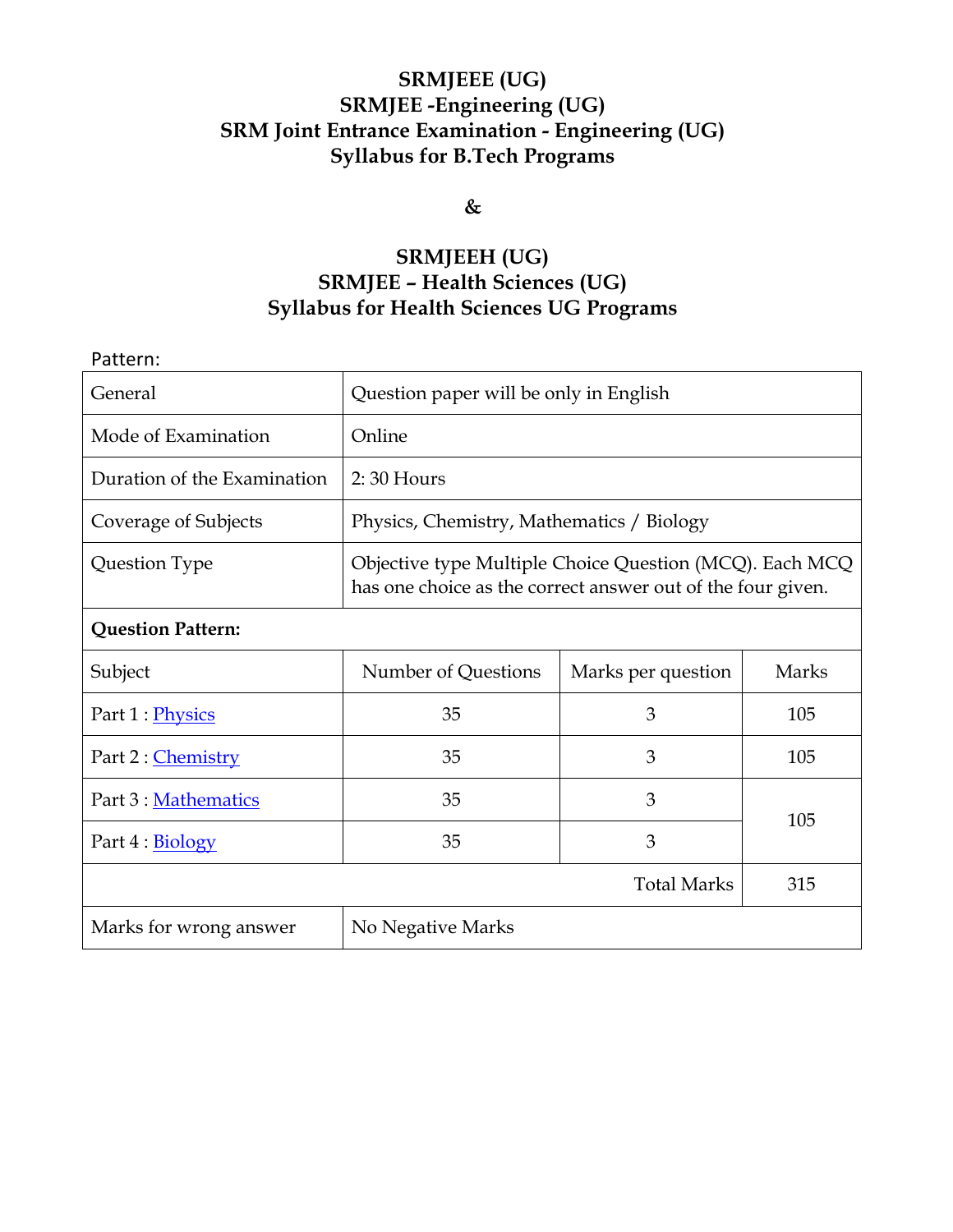# <span id="page-1-0"></span>**SYLLABUS**

## **PART 1 – PHYSICS (35 Questions)**

#### **UNIT 1: Units and Measurement**

Units for measurement, system of units-S.I., fundamental and derived units, measurements - errors in measurement - significant figures, dimensions - dimensional analysis - applications.

#### **UNIT 2: Mechanics**

**Kinematics**: Motion in one dimension - uniform and non-uniform motion - uniformly accelerated motion-scalar and vector quantities - motion in two dimension.

**Laws of Motion**: Newton's laws of motion - force and inertia - impulse and momentum - law of conservation of linear momentum - applications - projectile motion-uniform circular motion -friction - laws of friction - applications - centripetal force.

**Work, Energy and Power**: Work - energy- potential energy and kinetic energy – power - collisionelastic and inelastic collisions.

**Rotational motion**: Centre of mass-torque-angular momentum and its conservation - moment of inertia - theorems of moment of inertia.

#### **UNIT 3: Gravitation, Mechanics of Solids and Fluids**

**Gravitation**: The universal law of gravitation, acceleration due to gravity - variation of 'g' with altitude, latitude and depth - gravitation potential - escape velocity and orbital velocity geostationary satellites - Kepler's laws of planetary motion.

**Mechanics of solids and fluids**: Solids - elastic behaviour, stress-strain - Hooke's law - Modulli of elasticity - relation between them - surface tension capillarity - applications – viscosity - Poiseuille's formula - Stokes law applications - streamline and turbulent flow - Reynolds number - Bernoulli's theorem - applications.

#### **UNIT 4: Oscillations and Wave Motion**

**Oscillations**: Periodic motion - simple harmonic motion - equations of motion oscillations of spring simple pendulum-free, forced and damped oscillations - resonance-applications.

**Wave motion**: longitudinal and transverse waves - velocity of wave motion in different media - Newton's formula - Laplace's correction - super position of waves - progressive and standing waves – sonometer - air columns - Doppler effect and its applications.

## **UNIT 5: Heat and Thermodynamics**

**Kinetic theory of gases and Thermal properties** : Postulates - pressure of a gas - specific heat capacity - relation between Cp and Cv - heat transfer – conduction – convection – radiation - thermal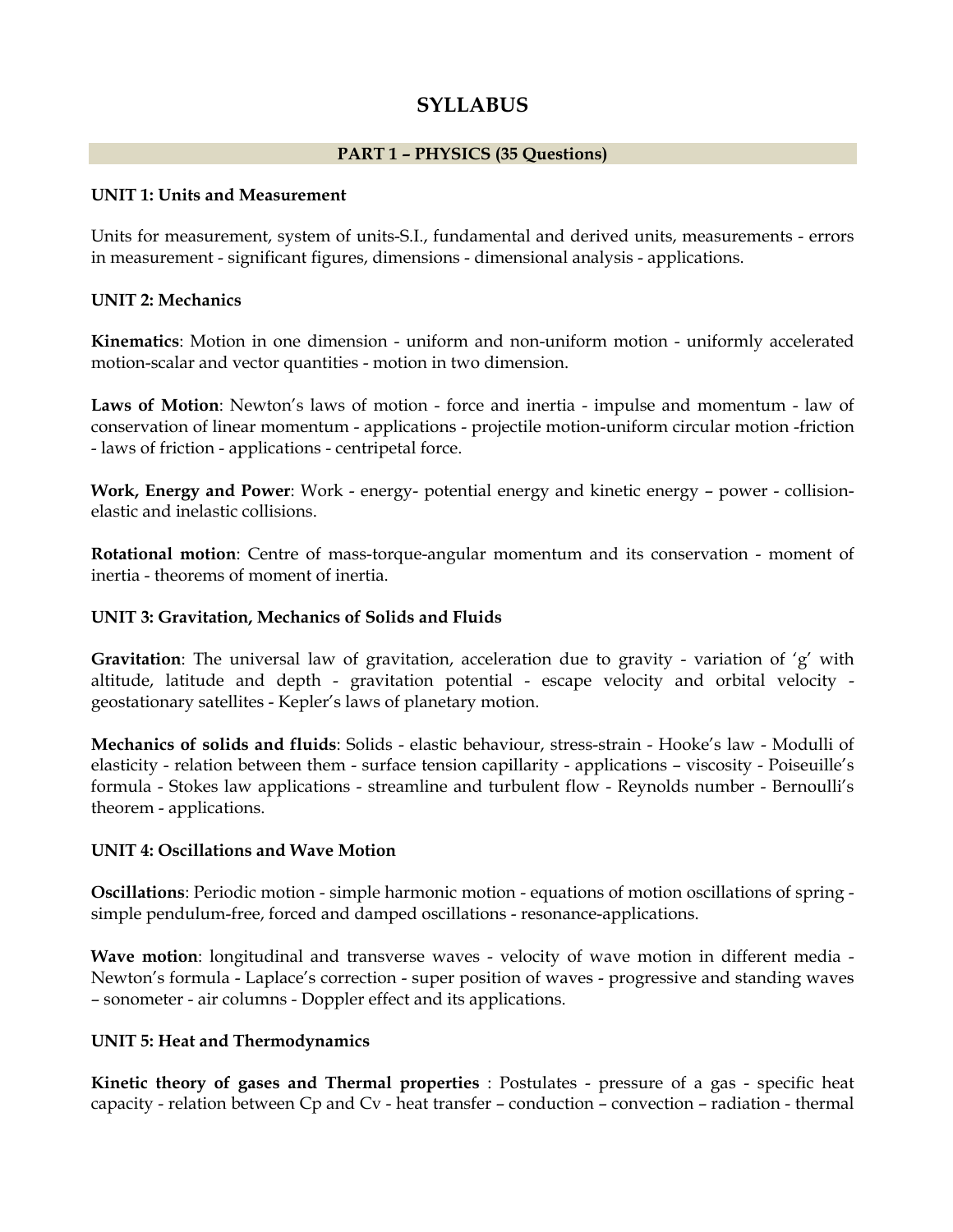conductivity of solids - black body radiations - Kirchoff's law - Wien's displacement law - Stefan's law - Newton's law of cooling.

**Thermodyanmics** : zeroth law of thermodynamics - first law of thermodynamics thermodynamical processes - isothermal and adiabatic-reversible and irreversible process - second law of thermodynamics - Carnot's engine.

# **UNIT 6: Ray and Wave Optics**

**Ray Optics**: Reflection and refraction of light - total internal reflection - velocity of light determination - deviation and dispersion of light by a prism - lens formula magnification - power of lens - Combination of thin lenses in contact – microscope - astronomical telescope.

**Wave Optics** : Wavefront - Huygens principle - wave nature of light – interference - Young's double slit experiment - diffraction and polarization.

# **UNIT 7: Electricity and Magnetism**

**Electrostatics**: Coulomb's inverse square law - dielectric constant - electric field - electric lines of force - electric dipole - electric potential - potential difference - electric flux - Gauss theorem electrostatic induction - capacitor capacitors in parallel and series - action of points - lightning arrester.

**Current Electricity**: Electric current - drift velocity of electrons - Ohm's law - electrical resistivity and conductivity - super conductivity - Kirchoff's law- Wheatstone's bridge - principle of potentiometer electric power.

**Magnetism and Magnetic effects of current**: Earth's magnetic field and magnetic elements magnetic field due to a magnetic dipole - torque on a magnetic dipole - tangent law, tangent galvano meter deflection magnetometer - magnetic properties of a material – dia, para and ferromagnetic materials - applications. Magnetic effects of electric current - Bio Savart law - force on a moving charge in an uniform magnetic field - moving coil galvanometer - conversion of a galvanometer into voltmeter and ammeter.

**Electromagnetic Induction and Alternating Current** :Faraday's law - Lenz law of electromagnetic induction - self inductance - mutual inductance - Flemming's right hand rule - methods of inducing emf-eddy current. Alternating currents - LCR series circuit - AC generator - transformer.

## **UNIT 8: Atomic Physics and Relativity**

**Atomic Physics**: Atomic structure - properties of cathode rays and positive rays - specific charge of an electron - atom model - Thomson atom model - Rutherford atom model - Bohr atom model merits and demerits - quantum numbers - X-rays – production - properties - Bragg's law - Bragg's Xray spectro meter photo electric effect – laser - spontaneous and stimulated emission – laser action characteristics of laser light - ruby laser-applications of laser.

**Relativity**: Einstein's mass energy relation-variation of mass with velocity.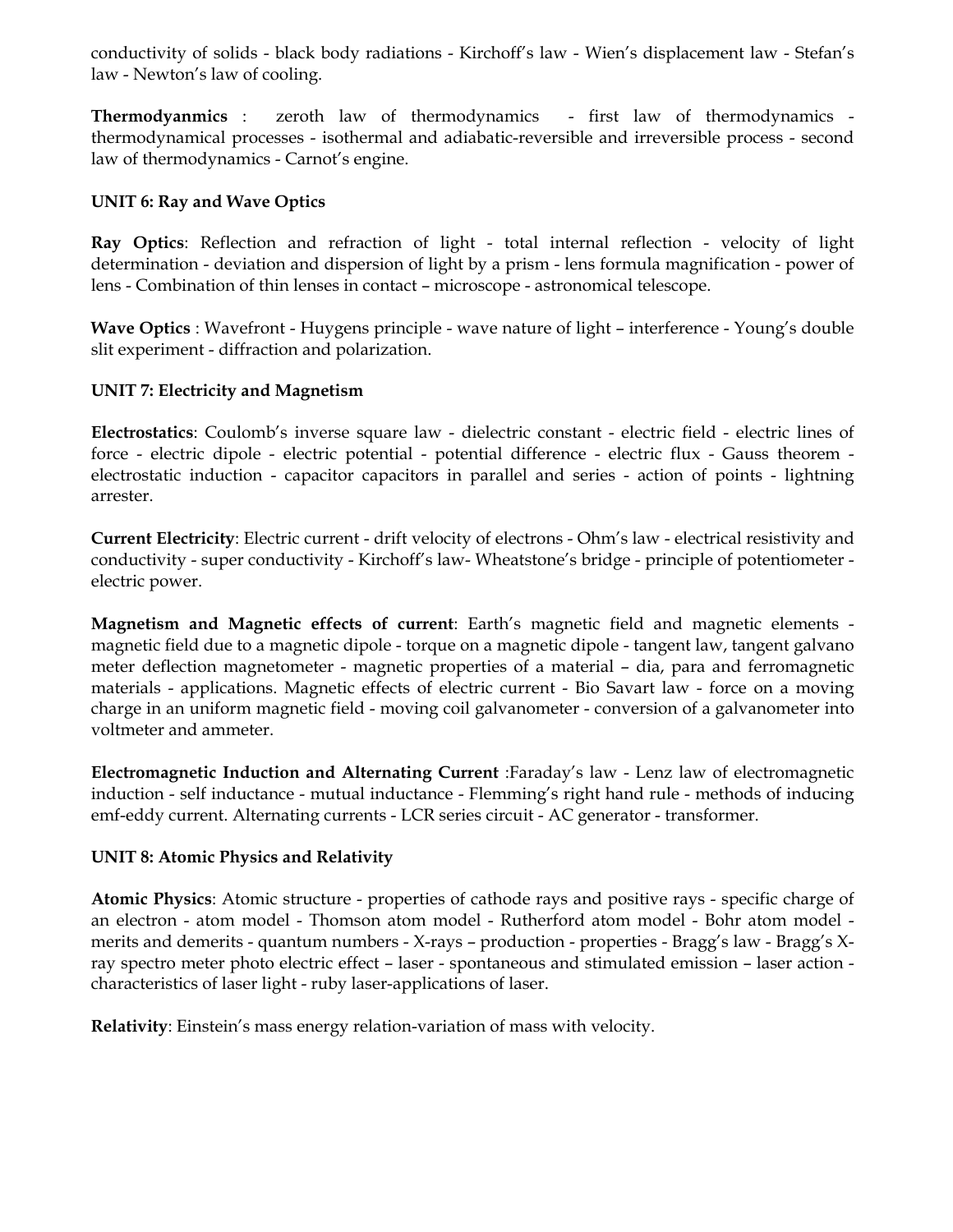## **UNIT 9: Dual Nature of Matter and Nuclear Physics**

**Dual Nature of Matter**: Matter waves-wave nature of particles-De Broglie wavelength-electron microscope.

**Nuclear Physics**: Nuclear radius, mass, binding energy, density, isotopes, mass defect - Bainbridge mass spectrometer-nuclear forces neutron discovery – radioactivity - α,  $β$  and  $γ$  decay - half life and mean life - artificial radio activity - radio isotopes - radio carbon dating - radiation hazards. Nuclear fission - nuclear reactor - nuclear fusion - hydrogen bomb cosmic rays - elementary particles.

## **UNIT 10: Electronics and Communication**

**Electronics**: Semiconductors - doping-types - PN junction diode – biasing - diode as a Rectifier – transistors - transistor characteristics – amplifier – gain - feedback in amplifiers - logic gates - basic logic gates - NOT, OR, AND, NOR, NAND - universal gates -De Morgan's theorems.

**Communication**: space communication propagation of electromagnetic waves in atmosphere - sky and space wave propagation - modulation types – demodulation – microwaves - radars.

# <span id="page-3-0"></span>**PART 2 – CHEMISTRY (35 Questions)**

# **UNIT 1: Atomic Structure**

Matter and its nature, Dalton's atomic theory; concept of atom, molecule, element and compound; physical quantities and their measurements in chemistry,

Precision and accuracy, significant figures, S.I. Units, dimensional analysis;

Laws of chemical combination; atomic and molecular masses, mole concept, molar mass, percentage composition, empirical and molecular formulae; chemical equations and stoichiometry.

Discovery of sub-atomic particles (electron, proton and neutron); Thomson and Rutherford atomic models and their limitations; nature of electromagnetic radiation, photoelectric effect;

Spectrum of hydrogen atom, Bohr model of hydrogen atom - its postulates, derivation of the relations for energy of the electron and radii of the different orbits, limitations of Bohr's model;

Dual nature of matter, De-Broglie's relationship, Heisenberg uncertainty principle. Elementary ideas of quantum mechanics, quantum mechanical model of atom, its important features,

Quantum numbers (principal, angular momentum and magnetic quantum numbers) and their significance; shapes of s, p and d-orbitals, electron spin and spin quantum number; rules for filling electrons in orbitals

Aufbau principle, Pauli's exclusion principle and Hund's rule, electronic configuration of elements, extra stability of halffilled and completely filled orbitals.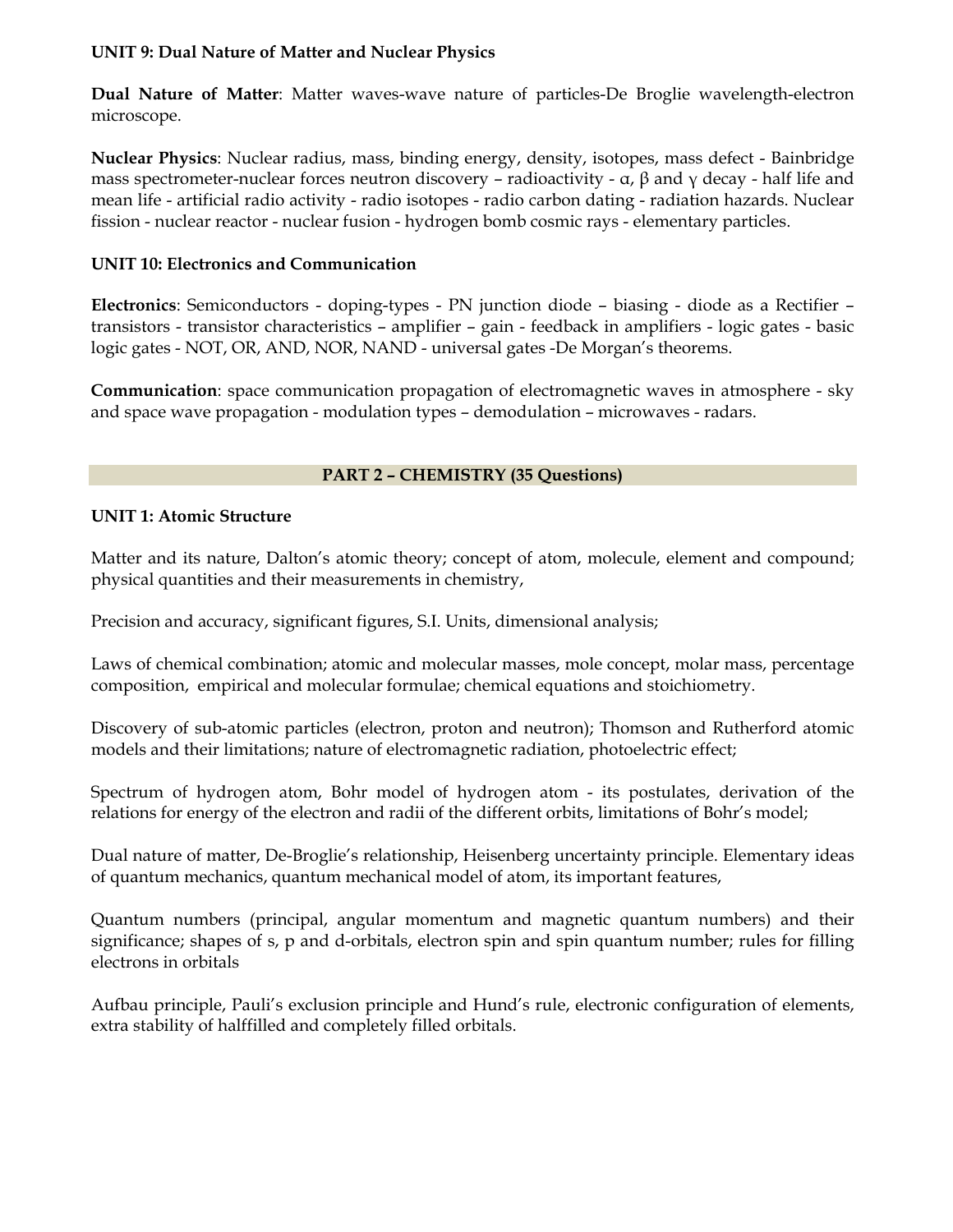## **UNIT 2: States of Matter**

Classification of matter into solid, liquid and gaseous states.

Solid State: Classification of solids: molecular, ionic, covalent and metallic solids, amorphous and crystalline solids (elementary idea); Bragg's Law and its applications; unit cell and lattices, packing in solids (fcc, bcc and hcp lattices), voids, calculations involving unit cell parameters, imperfection in solids; electrical, magnetic and dielectric properties.

Liquid State: Properties of liquids - vapour pressure, viscosity and surface tension and effect of temperature on them (qualitative treatment only). Gaseous State: Measurable properties of gases; Gas laws-Boyle's law, Charles' law, Graham's law of diffusion, Avogadro's law, Dalton's law of partial pressure; concept of absolute scale of temperature; ideal gas equation, kinetic theory of gases (only postulates); concept of average, root mean square and most probable velocities; real gases, deviation from ideal behaviour, compressibility factor, Vander Waals equation, liquefaction of gases, critical constants.

# **UNIT 3: Chemical Families–Periodic Properties**

Modern periodic law and present form of the periodic table,  $s \& p$  block elements, periodic trends in properties of elements, atomic and ionic radii, ionization enthalpy, electron gain enthalpy, valence, oxidation states and chemical reactivity. Transition elements –d -block elements, inner transition elements – f-block elements. Ionization energy, electron affinity, lanthanides and actinides - general characteristics. Coordination Chemistry: Coordination compounds, nomenclature: terminology - Werner's coordination theory. Applications of coordination compounds.

# **UNIT 4: Chemical Bonding, Molecular Structure and s-& p- block elements**

Covalent bonding: Concept of electronegativity, Fajan's rule, dipole moment; Valence Shell Electron Pair Repulsion (VSEPR) theory and shapes of simple molecules. Quantum mechanical approach to covalent bonding: Valence bond theory – Its important features, concept of hybridization involving s, p and d orbitals; resonance.

Molecular orbital theory – Its important features, LCAOs, types of molecular orbitals (bonding, antibonding), sigma and pi-bonds, molecular orbital electronic configurations of homonuclear diatomic molecules, concept of bond order, bond length and bond energy.

s-, p- block elements: Elementary idea of metallic bonding. Hydrogen bonding and its applications. Extractive metallurgy of sodium, lithium, properties of alkali metals, basic nature of oxides and hydroxides, compounds of alkaline earth metals, compounds of boron. Oxides, carbides, halides and sulphides of carbon group. Oxides – classification – acidic, basic, neutral, peroxide and amphoteric oxides.

## **UNIT 5 : Chemical Thermodynamics & Energetics**

First law of thermodynamics, Energy changes during a chemical reaction, Internal energy and Enthalpy, Hess's law of constant heat summation, numerical, based on these concepts. Enthalpies of reactions (enthalpy of neutralization, enthalpy of combustion, enthalpy of fusion and vaporization).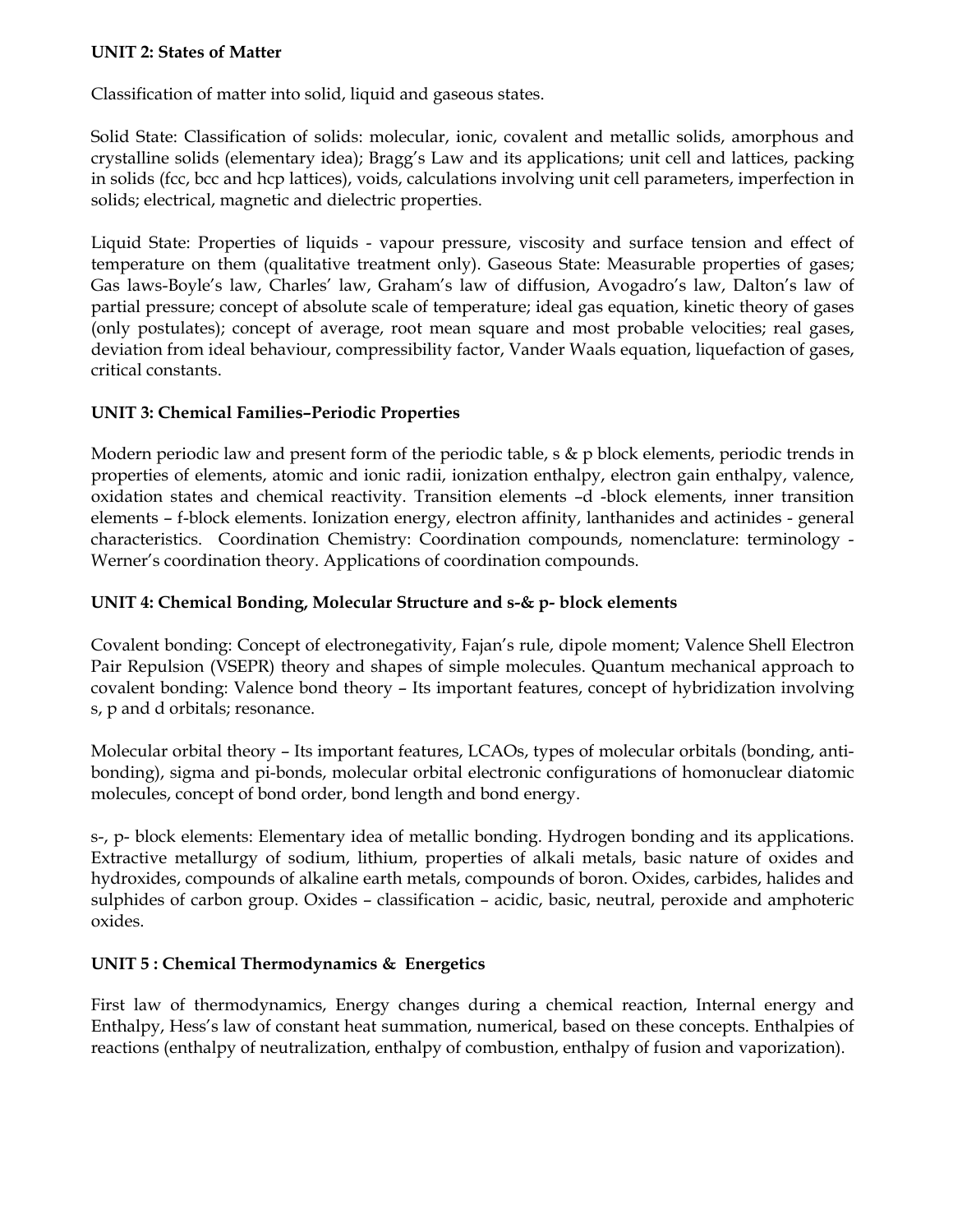Second law of thermodynamics – Spontaneity of processes; S of the universe and G of the system as criteria for spontaneity, Go (Standard Gibbs energy change) and equilibrium constant.

# **UNIT 6: Solutions**

Different methods for expressing concentration of solution - Molality, molarity, mole fraction, percentage (by volume and mass both), vapour pressure of solutions and Raoult's law - ideal and non-ideal solutions, vapour pressure - composition plots for ideal and non-ideal solutions; colligative properties of dilute solutions - relative lowering of vapour pressure, depression of freezing point, elevation of boiling point and osmotic pressure; determination of molecular mass using colligative properties; abnormal value of molar mass, Van't Hoff factor and its significance.

# **UNIT 7: Chemical Equilibrium**

Meaning of equilibrium, concept of dynamic equilibrium. Equilibria involving physical processes: Solid-liquid, liquid-gas and solid-gas equilibria, Henry's law, Equilibria involving chemical processes: Law of chemical equilibrium, equilibrium constants (Kp and Kc) and their significance, significance of G and Go in chemical equilibria, factors affecting equilibrium concentration, pressure, temperature, effect of catalyst; Le Chatelier's principle.

Ionic equilibrium: Weak and strong electrolytes, ionization of electrolytes, various concepts of acids and bases (Arrhenius, Bronsted-Lowry and Lewis) and their ionization, acid-base equilibria (including multistage ionization) and ionization constants, ionization of water, pH scale, common ion effect, hydrolysis of salts and pH of their solutions, solubility of sparingly soluble salts and solubility products, buffer solutions.

## **UNIT 8: Electrochemistry**

Electrolytic and metallic conduction, conductance in electrolytic solutions, specific and molar conductivities and their variation with concentration: Kohlrausch's law and its applications. Electrochemical cells – Electrolytic and Galvanic cells, different types of electrodes, electrode potentials including standard electrode potential, half-cell and cell reactions, emf of a galvanic cell and its measurement; Nernst equation and its applications; dry cell and lead accumulator; fuel cells; corrosion and its prevention.

## **UNIT 9: Surface Chemistry, Chemical Kinetics, Catalysis and Nuclear Chemistry**

Adsorption – Physisorption and chemisorption and their characteristics, factors affecting adsorption of gases on solids - Freundlich and Langmuir adsorption isotherms, adsorption from solutions.

Catalysis – Homogeneous and heterogeneous, activity and selectivity of solid catalysts, enzyme catalysis and its mechanism.

Colloidal state – Distinction among true solutions, colloids and suspensions, classification of colloids-lyophilic, lyophobic; multi molecular, macromolecular and associated colloids (micelles), preparation and properties of colloids - Tyndall effect, Brownian movement, electrophoresis, dialysis, coagulation and flocculation; emulsions and their characteristics.

Rate of reaction, instantaneous rate of reaction and order of reaction. Factors affecting rates of reactions – factors affecting rate of collisions encountered between the reactant molecules, effect of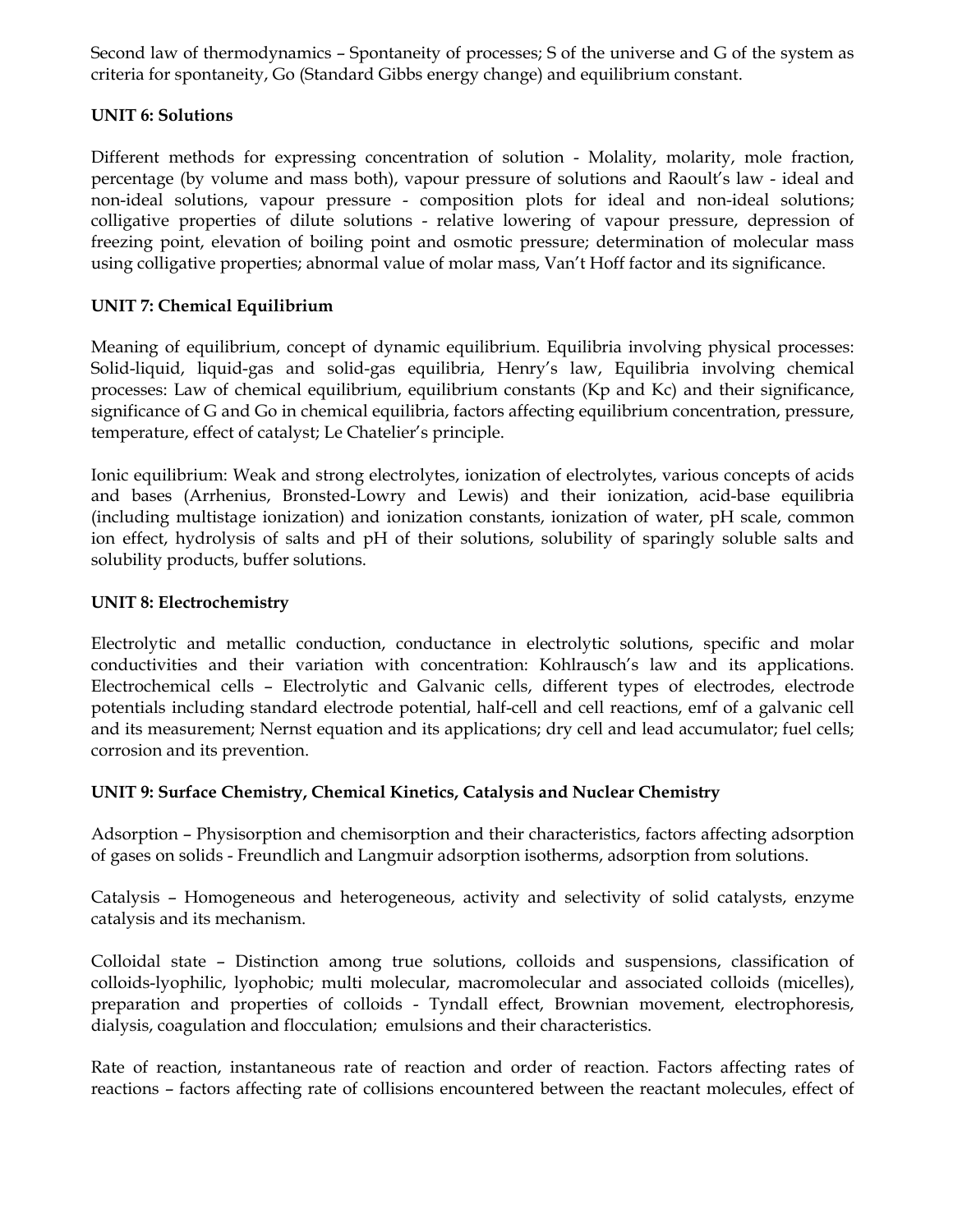temperature on the reaction rate, concept of activation energy, catalyst. Rate law expression. Order of a reaction (with suitable examples).

Units of rates and specific rate constants. Order of reaction and effect of concentration (study will be confined to first order only). Theories of catalysis adsorption theory-some of important industrial process using catalysts.

Nuclear Chemistry: Radioactivity: isotopes and isobars: Properties of α, β and γ rays; Kinetics of radioactive decay (decay series excluded), carbon datting; Stability of nuclei with respect to protonneutron ratio; Brief discussion on fission and fusion reactions.

# **UNIT 10: Purification and Characterisation of Organic Compounds**

Purification – Crystallization, sublimation, distillation, differential extraction and chromatography– principles and their applications. Qualitative analysis – Detection of nitrogen, sulphur, phosphorus and halogens.

Quantitative analysis (basic principles only) – Estimation of carbon, hydrogen, nitrogen, halogens, sulphur, phosphorus. Calculations of empirical formulae and molecular formulae; numerical problems in organic quantitative analysis.

# **UNIT 11: Some Basic Principles of Organic Chemistry**

Tetravalency of carbon; shapes of simple molecules – hybridization (s and p); classification of organic compounds based on functional groups: -C=C-, -C C- and those containing halogens, oxygen, nitrogen and sulphur; homologous series; isomerism–structural and stereoisomerism.

Nomenclature (Trivial and IUPAC)

Covalent bond fission– Homolytic and heterolytic: free radicals, carbocations and carbanions; stability of carbocations and free radicals, electrophiles and nucleophiles. Electronic displacement in a covalent bond – inductive effect, electromeric effect, resonance and hyperconjugation.

Common types of organic reactions – Substitution, addition, elimination and rearrangement.

## **UNIT 12: Hydrocarbons**

Classification, isomerism, IUPAC nomenclature, general methods of preparation, properties and reactions.

Alkanes – Conformations: Sawhorse and Newman projections (of ethane); mechanism of halogenation of alkanes.

Alkenes – Geometrical isomerism; mechanism of electrophilic addition: addition of hydrogen, halogens, water, hydrogen halides (Markownikoff's and peroxide effect); ozonolysis, oxidation, and polymerization.

Alkynes – Acidic character; addition of hydrogen, halogens, water and hydrogen halides; polymerization. aromatic hydrocarbons – nomenclature, benzene–structure and aromaticity;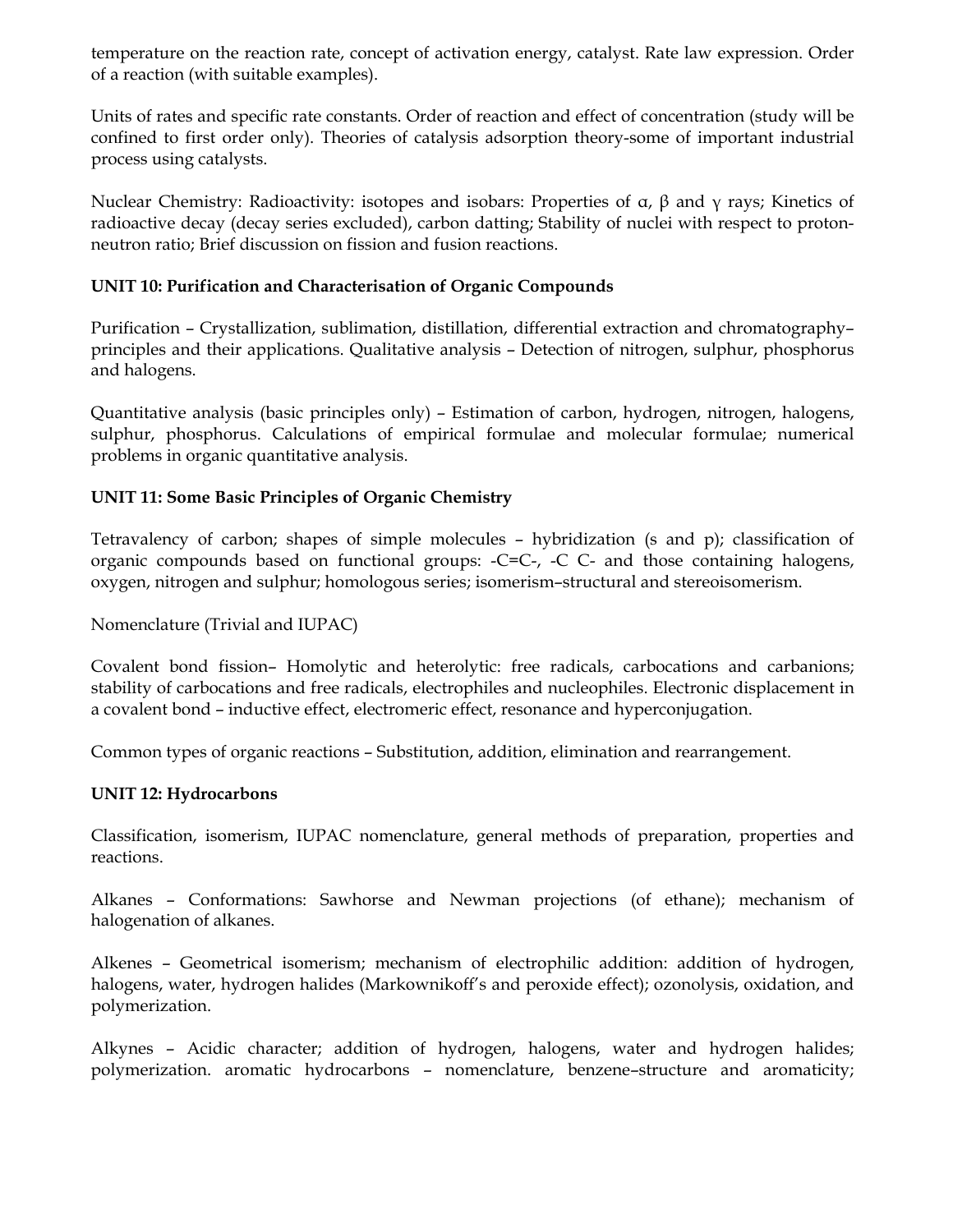mechanism of electrophilic substitution: halogenation, nitration, Friedel-Craft's alkylation and acylation, directive influence of functional group in mono Substituted benzene.

# **UNIT 13: Organic Compounds Containing Oxygen**

General methods of preparation, properties, reactions and uses.

Alcohols: Identification of primary, secondary and tertiary alcohols; mechanism of dehydration. Reaction of hydroxy derivatives.

Phenols: Acidic nature, electrophilic substitution reactions: halogenation, nitration and sulphonation, Reimer-Tiemann reaction. Addition to >C=O group, relative reactivities of aldehydes and ketones.

Ethers: Structure.

Aldehyde and Ketones: Nature of carbonyl group; Nucleophilic addition reactions (addition of HCN, NH3 and its derivatives), Grignard reagent; oxidation; reduction (Wolff Kishner and Clemmensen); acidity of – hydrogen, aldol condensation, Cannizzaro reaction, Haloform reaction; Chemical tests to distinguish between aldehydes and Ketones.

Carboxylic acids: Reactions, Acidic strength and factors affecting it; reactions of acid derivaties.

# **UNIT 14: Organic Compounds Containing Nitrogen**

General methods of preparation, properties, reactions and uses.

Amines: Nomenclature, classification, structure, basic character and identification of primary, secondary and tertiary amines and their basic character.

Diazonium salts: Importance in synthetic organic chemistry.

## **UNIT 15: Polymers**

General introduction and classification of polymers, general methods of polymerization–addition and condensation, copolymerization; natural and synthetic rubber and vulcanization; some important polymers with emphasis on their monomers and uses - polythene, nylon, polyester and bakelite.

## **UNIT 16: Bio Molecules**

Carbohydrates–Classification: aldoses and ketoses; monosaccharides (glucose and fructose), constituent monosaccharides of oligosacchorides (sucrose, lactose, maltose) and polysaccharides (starch, cellulose, glycogen). Proteins – Elementary Idea of–amino acids, peptide bond, polypeptides; proteins: primary, secondary, tertiary and quaternary structure (qualitative idea only), denaturation of proteins, enzymes. Vitamins – Classification and functions.

Nucleic acids – Chemical constitution of DNA and RNA. Biological functions of nucleic acids.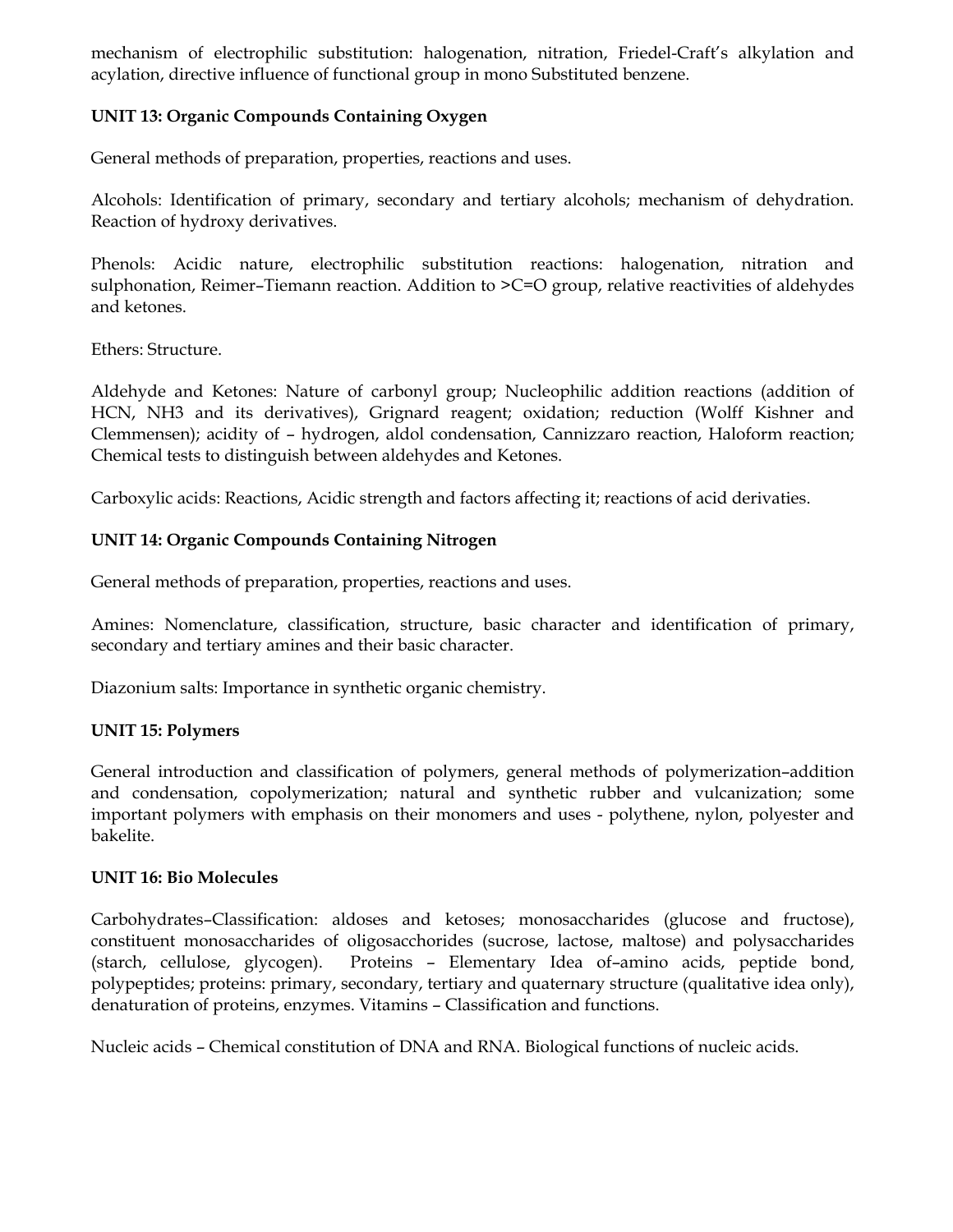#### <span id="page-8-0"></span>**PART 3 – MATHEMATICS (35 Questions)**

#### **UNIT 1: Sets, Relations and Functions**

Sets and their representations, union, intersection and complements of sets and their algebraic properties, relations, equivalence relations, mappings, one-one, into and onto mappings, composition of mappings.

Trigonometrical identities and equations. Inverse trigonometric functions and their properties. Properties of triangles, including, incentre, circumcentre and orthocenter, solution of triangles.

#### **UNIT 2: Complex Numbers and Quadratic Equations**

Complex numbers in the form a+ib and their representation in a plane. Argand diagram. Algebra of complex numbers, modulus and argument (or amplitude) of a complex number, square root of a complex number. Cube roots of unity, triangle inequality.

Quadratic equations in real and complex number system and their solutions. Relation between roots and coefficients, nature of roots, formation of quadratic equations with given roots; symmetric functions of roots, equations reducible to quadratic equations.

#### **UNIT 3: Matrices, Determinants and their applications**

Determinants and matrices of order two and three, properties of determinants, evaluation of determinants. Addition and multiplication of matrices, adjoint and inverse of matrix.

Computing the rank of a matrix–test of consistency and solution of simultaneous linear equations using determinants and matrices.

#### **UNIT 4: Combinatorics**

Permutations and Combinations : Fundamental principle of counting: permutation as an arrangement and combination as selection, meaning of  $P(n,r)$  and  $C(n,r)$ . Simple applications.

Mathematical Induction and its Applications : Stating and interpreting the principle of mathematical induction. Using it to prove formula and facts.

#### **UNIT 5: Algebra**

Binomial theorem and its Applications : Binomial theorem for a positive integral index; general term and middle term; Binomial theorem for any index. Properties of binomial coefficients. Simple applications for approximations.

Sequences and Series : Arithmetic, geometric and harmonic progressions. Insertion of arithmetic, geometric and harmonic means between two given numbers. Relation between A.M., G.M. and H.M. arithmetic, geometric series, exponential and logarithmic series.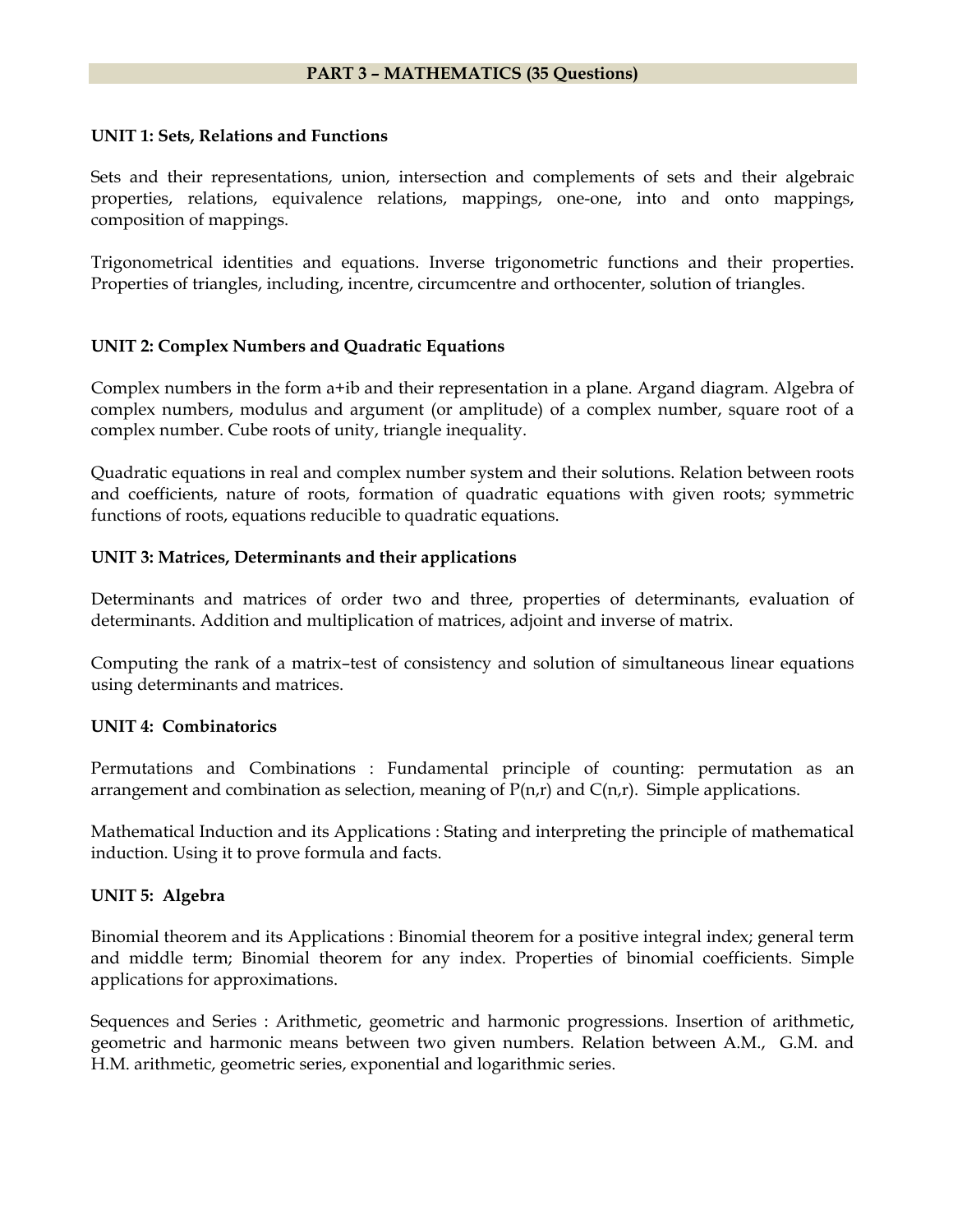# **UNIT 6: Differential Calculus and its applications**

Polynomials, rational, trigonometric, logarithmic and exponential functions. Inverse functions. Graphs of simple functions. Limits, continuity, differentiation of the sum, difference, product and quotient of two functions, differentiation of trigonometric, inverse trigonometric, logarithmic, exponential, composite and implicit functions, derivatives of order up to two.

Applications of Differential Calculus : Rate of change of quantities, monotonic–increasing and decreasing functions, maxima and minima of functions of one variable, tangents and normals, Rolle's and Lagrange's mean value theorems.

# **UNIT 7: Integral Calculus & Differential Equations of first order**

Integral as an anti-derivative. Fundamental integrals involving algebraic, trigonometric, exponential and logarithmic functions. Integration by substitution, by parts and by partial fractions. Integration using trigonometric identities. Integral as limit of a sum. Properties of definite integrals. Evaluation of definite integrals; Determining areas of the regions bounded by simple curves.

Ordinary differential equations, their order and degree. Formation of differential equations. Solution of differential equations by the method of separation of variables. Solution of homogeneous and linear differential equations and those of the type  $dy/dx + p(x)y = q(x)$ 

# **UNIT 8: Analytical Geometry**

Straight Lines in Two Dimensions : Cartesian system of rectangular co-ordinates in plane, distance formula, area of a triangle, condition for the collinearity of three points and section formula, centroid and in-centre of a triangle, locus and its equation, translation of axes, slope of a line, parallel and perpendicular lines, intercepts of a line on the coordinate axes. Various forms of equations of a line, intersection of lines, angles between two lines, conditions for concurrence of three lines, distance of a point from a line. Equations of internal and external bisectors of angles between two lines, coordinates of centroid, orthocentre and circumcentre of a triangle, equation of family of lines passing through the point of intersection of two lines, homogeneous equation of second degree in x and y, angle between pair of lines through the origin, combined equation of the bisectors of the angles between a pair of lines, condition for the general second degree equation to represent a pair of lines, point of intersection and angle between two lines.

Circles in Two Dimensions :Standard form of equation of a circle, general form of the equation of a circle, its radius and centre, equation of a circle in the parametric form, equation of a circle when the end points of a diameter are given, points of intersection of a line and a circle with the centre at the origin and condition for a line to be tangent to the circle, length of the tangent, equation of the tangent, equation of a family of circles through the intersection of two circles, condition for two intersecting circles to be orthogonal.

Conic Sections in Two Dimensions : Sections of cones, equations of conic sections (parabola, ellipse and hyperbola) in standard form, condition for  $y = mx+c$  to be a tangent and point(s) of tangency.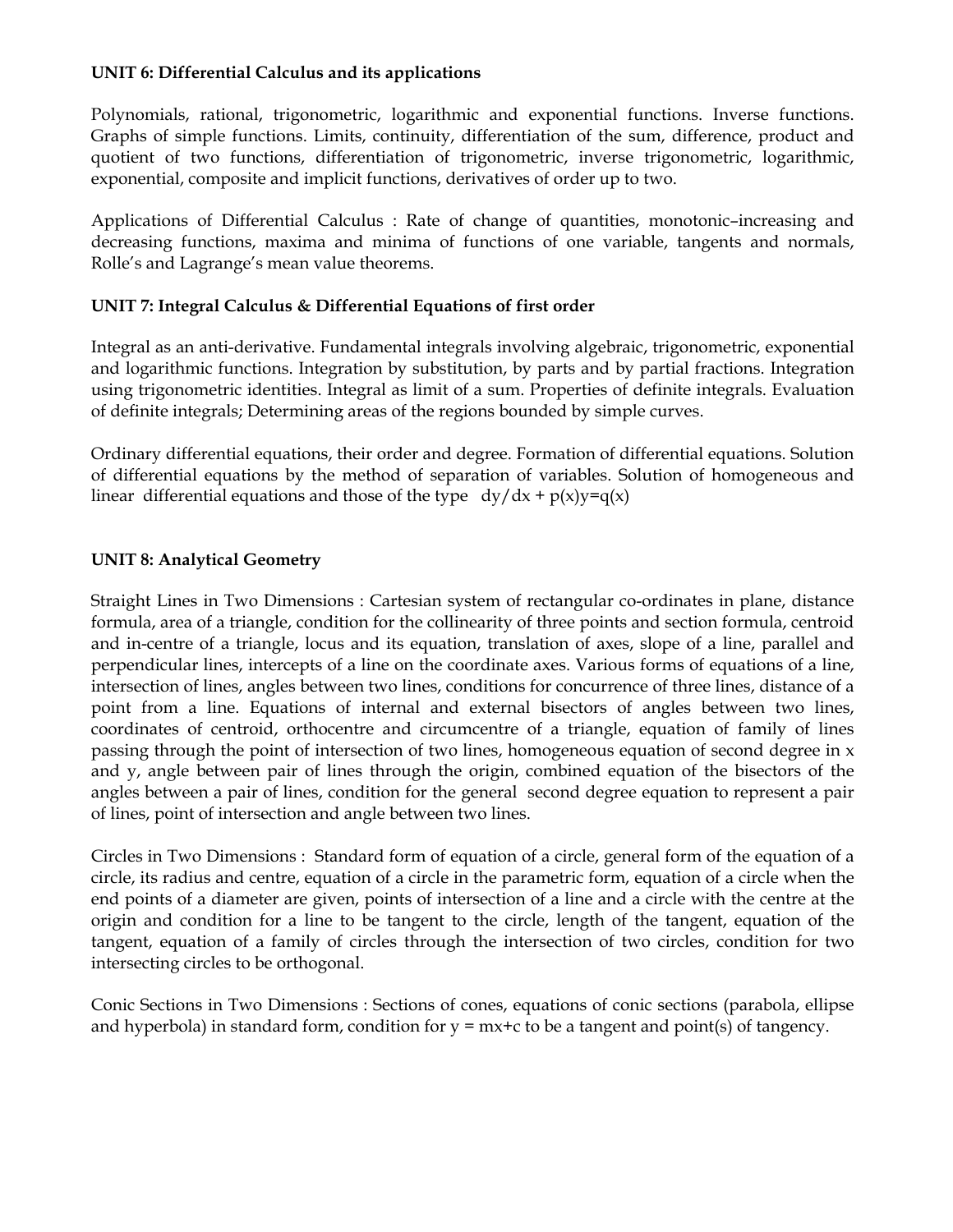## **Unit 9 : Vector Algebra**

Vectors and scalars, addition of vectors, components of a vector in two dimensions and three dimensional space, scalar and vector products, scalar and vector triple product. Application of vectors to plane geometry.

## **UNIT 10: Statistics and Probability**

**Measures of Central Tendency and Dispersion:** Calculation of mean, median and mode of grouped and ungrouped data. Calculation of standard deviation, variance and mean deviation for grouped and ungrouped data.

**Probability:** Probability of an event, addition and multiplication theorems of probability and their applications; Conditional probability; Baye's theorem, probability distribution of a random variable; binomial and Poisson distributions and their properties.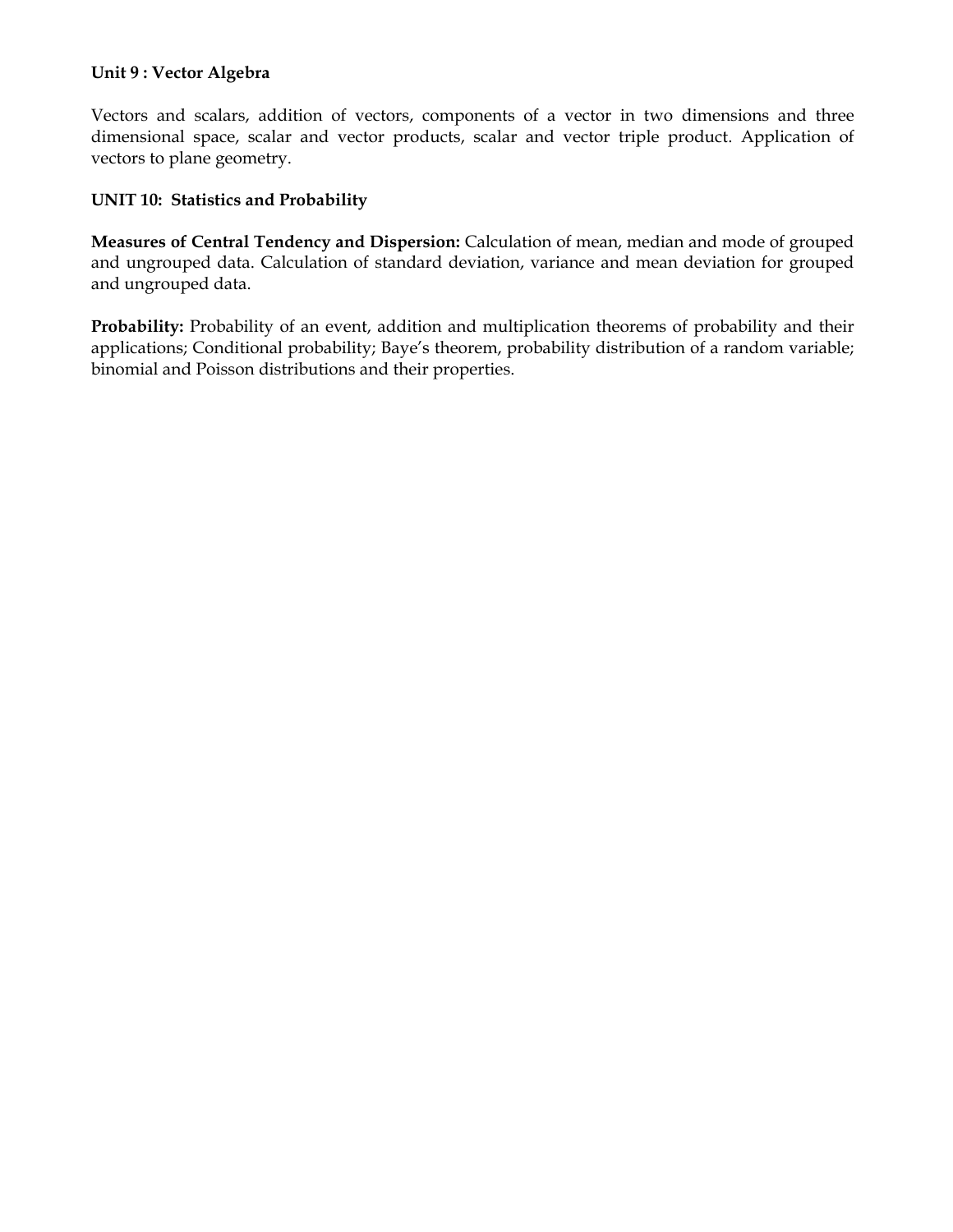#### <span id="page-11-0"></span>**BOTANY**

#### **Unit 1: Taxonomy of Angiosperm**

Types of classifications - Artificial, Natural, Phylogenetic – Biosystematics - Binomial Nomenclature - Herbaria and their uses – Bentham and Hooker's classification of plants - Families Malvaceae, Solanaceae - Euphorbiaceae, Musaceae and Economic Importance.

#### **Unit 2: Plant Anatomy**

Tissues and Tissue System - anatomy of monocot and dicot roots - anatomy of Monocot and dicot stem and anatomy of dicot leaf.

#### **Unit 3: Cell Biology and Genetics**

Chromosomes - Structure and types - genes and genome – Linkage and crossing over – Gene mapping - recombination of chromosomes - mutation - chromosomal aberration – DNA as genetical material - Structure of DNA - replication of DNA - Structure of RNA and its type.

#### **Unit 4: Biotechnology**

Recombinant DNA technology - Transgenic plants with beneficial traits – plant tissue culture and its application - Protoplasmic fusion – Bioethics in plant genetic engineering.

#### **Unit 5: Plant Physiology**

Photosynthesis - Significance - site of photosynthesis – photochemical and biosynthetic phases electron transport system - cyclic and non cyclic photophosphorylation - C3 and C4 pathway – photorespiration – factor affecting photosynthesis

Respiration: Mode of nutrition – autotrophic - heterotropic – saprophytic – parasitic and insectivorous plants – chemosynthesis – respiration – mechanism of glycolysis – Kreb's cycle – pentose pathway – anaerobic respiration – respiratory quotient

Plant growth and development: Ccompensation point - fermentation – plant growth – growth regulators – phytohormones – auxin – gibberellins – cytokinins – ethylene and abscisic acid – photoperiodism and vernalisation.

#### **Unit 6: Biology in Human Welfare**

Food production – breeding experiments – improved varieties and role of biofertilizer – crop diseases and their control – biopesticides – genetically modified food – biowar – biopiracy – biopatent – sustained agriculture and medicinal plants including microbes – Economic importance food yielding (rice) – Oil yielding (groundnut) fibre yielding (cotton) and timber yielding (teak).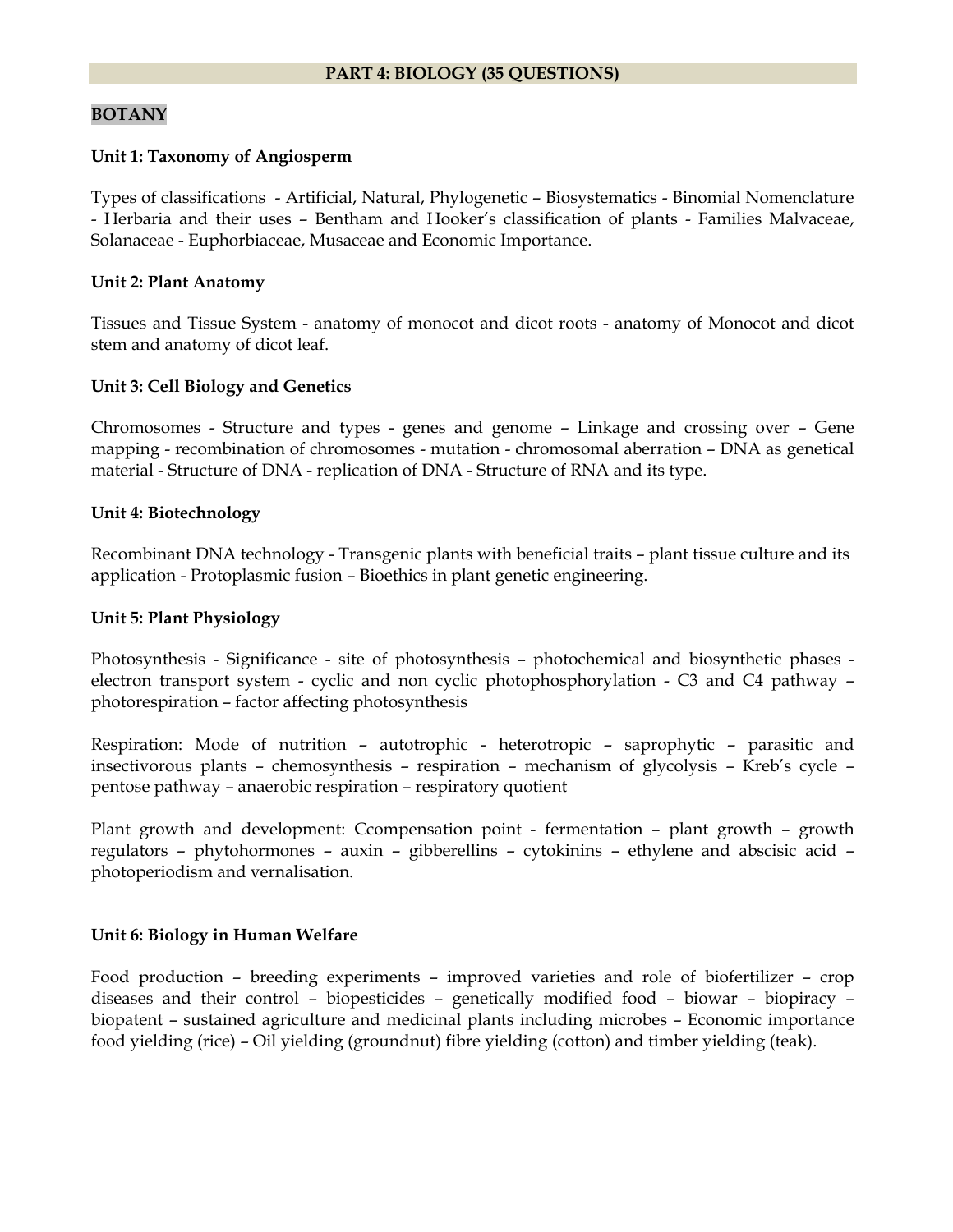# **ZOOLOGY**

#### **Unit 1: Human Physiology**

Nutrition – introduction – carbohydrates – proteins – lipids – vitamins mineral – water – balanced diet – calorie value – (ICBM standard) – obesity – hyperglycemia – hypoglycemia – malnutrition. Digestion – enzymes and enzyme action – brief account of following – dental caries – root canal therapy – peptic ulcer-Hernia-Appendicitis – Gallbladder stone – Liver cirrhosis – Hepatitis.

Bones and joints (major types) fractures – Dislocations – Arthritis – Rickets and Osteomalasia – orthopaedies – Gout.

Muscles – muscle action – muscle tone – Rigor mortis – muscle pull (hernia) isometric and aerobic exercises (body building) myasthenia gravis.

Respiration – Process of pulmonary respiration – Inspiration Expiration – Exchange of gases at alveolar level – control of respiration – pneumonia – pleurisy – tuberculosis – bronchitis – breathing exercise.

Circulation – functioning of heart origin and conduction of heart beat – artificial pacemaker – coronary blood vessels and its significance – myocardial infraction – angina pectoria – angiogram – angioplasty and coronary bypass surgery – atherosclerosis – heart attack – heart block – ECG and echo cardiography-heart valves-rheumatic heart disease (RHD) ICCU-arterial and venous systemsblood pressure pulse rate-heart transplantation - resuscitation in heart attack (First aid) blood components – functions - plasma-corpuscles - blood clottinganti coagulants- thrombosis-embolismblood related diseases like polycythemia – leukemia - lymph fluid.

Physiological Co-ordination System: Brain-functioning of different regions - memory-sleep-stroke-Alzheimer's disease – meningitis - Brain fever –c onditioned reflex electro encephalography- right brain left brain concept - spinal cord – functioning - reflex action – CSF - chemical coordination pituitary (Hormones of adeno hypophysis and their regulation) thyroid - parathyroid hormones insulin and glucogon - hormones of adrenal cortex and medulla - Reproductive hormones problems related to secretion, non secretion of hormones.

Receptor Organs: Eye - focussing mechanism and photo chemistry of retina - short sightedness – longsightedness – optometry - retinopathy- cataract – Lens replacement- nectalopia - eye infectionconjunctivities – glaucoma - eye care - ear-hearing mechanism - organ of corti - hearing impairments and aids - noise pollution and its importance – skin - melanin functions - Effect of solar radiation / UV skin grafting – dermatitis – tongue - gustatory reception.

Excretion: Ureotelism - urea-biosynthesis (ornithine cycle) nephron ultrafiltration - tubular reabsorption and tubular secretion - renal failure - dialysis kidney stone formation kidney transplantation - diabetes.

Reproductive System: Brief account of spermatogenesis and oogenesis - menstrual cycle - in vitro fertilization - birth control